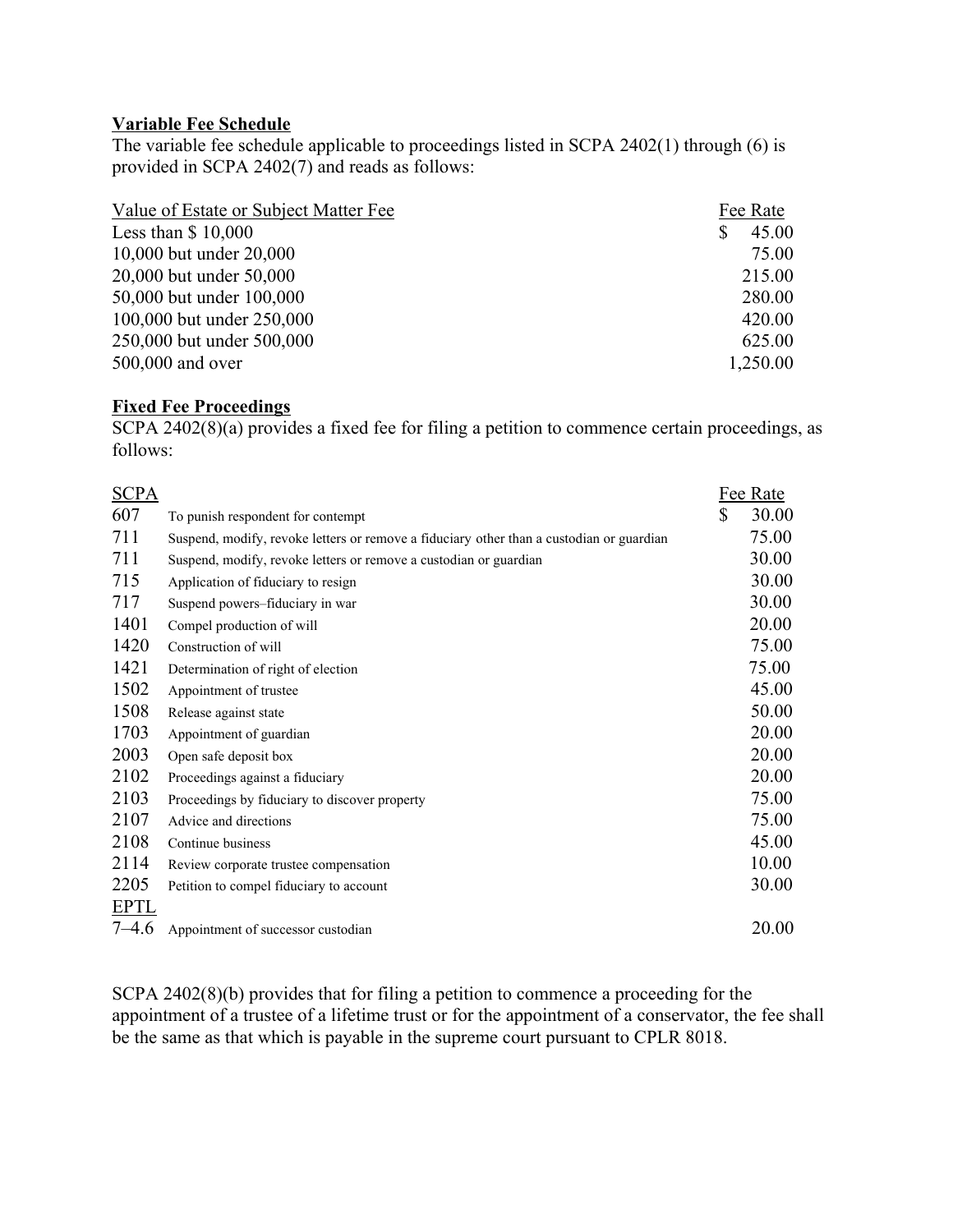# **Fixed Fees for Filing Papers**

Fees for filing certain papers are provided in SCPA 2402(9), as follows:

| <b>SCPA</b> |                                                                                                   | Fee Rate |
|-------------|---------------------------------------------------------------------------------------------------|----------|
| 502         | a demand for trial by jury in any proceeding                                                      | \$150.00 |
| 1410        | objections to the probate of a will                                                               | 150.00   |
| 2507        | a note of issue in any proceeding                                                                 | 45.00    |
|             | objection or answer in any action or proceeding other than probate                                | 75.00    |
|             | a will for safekeeping except that the court in any county may reduce or dispense with such a fee | 45.00    |
|             | a bond, including any additional bond: less than \$10,000                                         | 20.00    |
|             | a bond, including any additional bond: \$10,000 and over                                          | 30.00    |

# **Fees for Certain Services**

Fees for certain services are provided in SCPA 2402(10) through (15), as follows:

| <b>SCPA 2402</b> |                                                                                                                                                                                                                                                                                                    | Fee Rate                                    |
|------------------|----------------------------------------------------------------------------------------------------------------------------------------------------------------------------------------------------------------------------------------------------------------------------------------------------|---------------------------------------------|
| (10)             | for furnishing a transcript of a decree                                                                                                                                                                                                                                                            | \$20.00                                     |
| (11)             | for a certificate of letters evidencing that the appointment of a fiduciary is still in full force $\&$ effect                                                                                                                                                                                     | 6.00                                        |
| (12a)            | for making and certifying or comparing and certifying a copy of a will or any paper on file or                                                                                                                                                                                                     |                                             |
|                  | recorded in his office                                                                                                                                                                                                                                                                             | 6.00 pg.                                    |
| (12b)            | Authenticating the same, additional                                                                                                                                                                                                                                                                | 20.00                                       |
| (13)             | For searching and certifying to any record for which search is made (under 25 years)                                                                                                                                                                                                               | 30.00                                       |
|                  | For searching and certifying to any record for which search is made (over 25 years)                                                                                                                                                                                                                | 90.00                                       |
| (14a)            | For producing papers, documents, books of record on file in his office under a subpoena                                                                                                                                                                                                            |                                             |
|                  | duces tecum, for use within the county where the office of the court is situated                                                                                                                                                                                                                   | 30.00                                       |
| (14b)            | For use in any other county, such fee to be paid for each day or part thereof that the messenger<br>is detailed from the office and to be in addition to mileage fee and the necessary expenses of<br>the messenger. The clerk of the court shall not be required to make any collection or return |                                             |
|                  | of the money so paid for expenses                                                                                                                                                                                                                                                                  | .30                                         |
| (15a)            | for recording any instrument, decree or other paper which is required by law to be recorded                                                                                                                                                                                                        | 8.00 pg.<br>(or part)<br>16.00              |
| (15b)            | for filing an authenticated copy of a foreign will                                                                                                                                                                                                                                                 | (minimum)<br>8.00 pg.<br>(or part)<br>64.00 |
| (15c)            | for taxing bill of costs                                                                                                                                                                                                                                                                           | (minimum)<br>15.00                          |